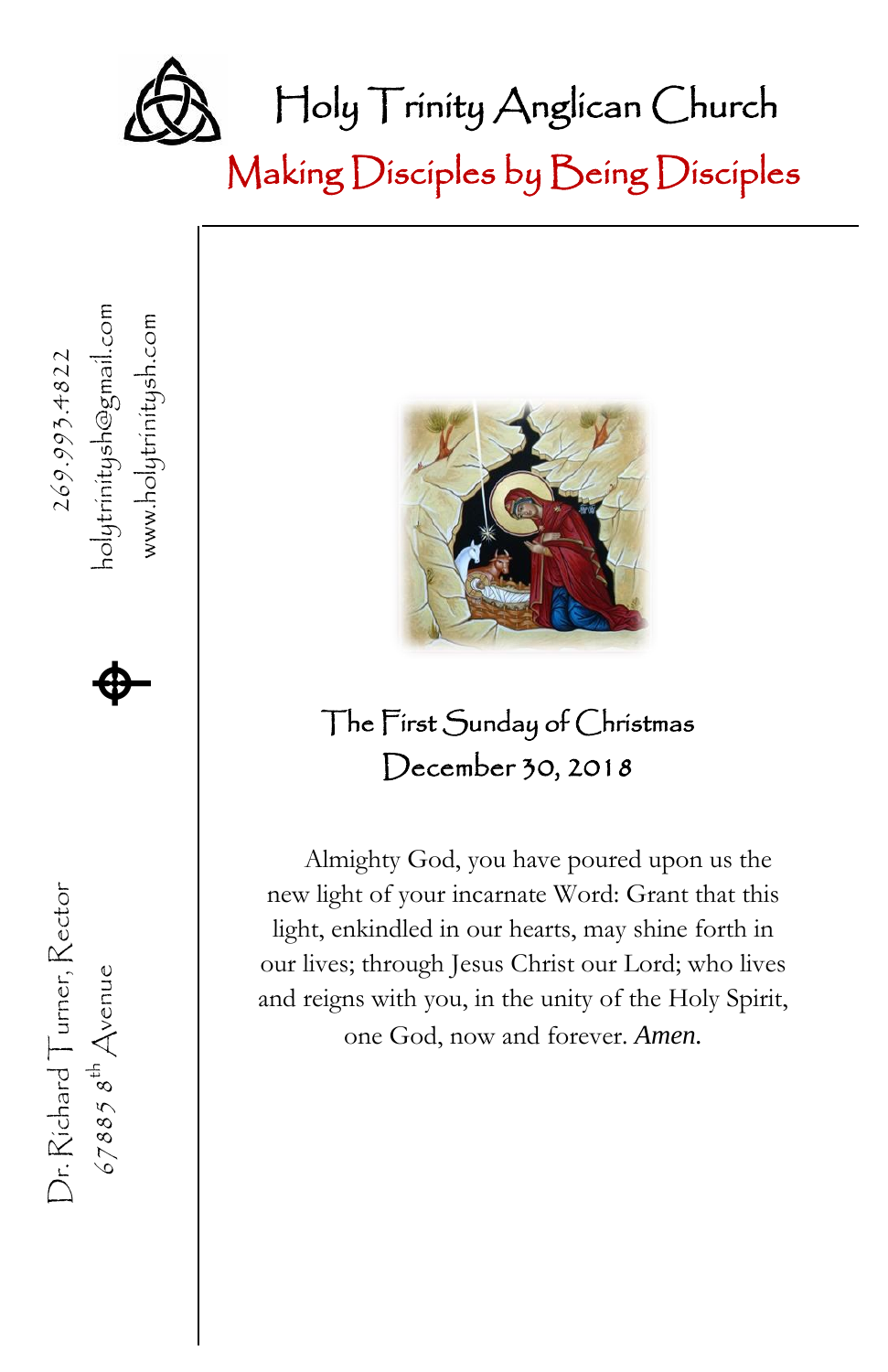#### Call to Worship I Bless Your Name Order of Service

| $\bigcap$ athering $\bigcap$ ymn | $\operatorname{\hspace{0.3mm}\textsf{H}}$ ark the $\operatorname{\hspace{0.3mm}\textsf{H}}$ erald Angels Sing |
|----------------------------------|---------------------------------------------------------------------------------------------------------------|
| Opening Prayer                   |                                                                                                               |
| The Collect                      |                                                                                                               |
| Confession and Absolution        |                                                                                                               |
| The Invitatory                   |                                                                                                               |
| The Jubilate                     |                                                                                                               |
|                                  |                                                                                                               |
| First Lesson                     | saiah 61:10-62:3                                                                                              |
|                                  | $P$ salm 147                                                                                                  |
| Second Lesson                    | Galatians 3:23-25; 4:4-7                                                                                      |
| Sequence Hymn                    | Alleluía                                                                                                      |
| Gospel                           | $John 1:1-18$                                                                                                 |
| $\Box$ he $\Box$ omily           |                                                                                                               |
| The Nicene Creed                 |                                                                                                               |
| The Peace                        |                                                                                                               |
| Offertory Hymn                   | Hallelujah Christmas                                                                                          |
| Prayers of the People            |                                                                                                               |
| The Lord's Prayer                |                                                                                                               |
| A Prayer of St. Chrysostom       |                                                                                                               |
| $\Gamma$ rocessional $\prod$ ymn | $Go$ Tell It on the Mountain                                                                                  |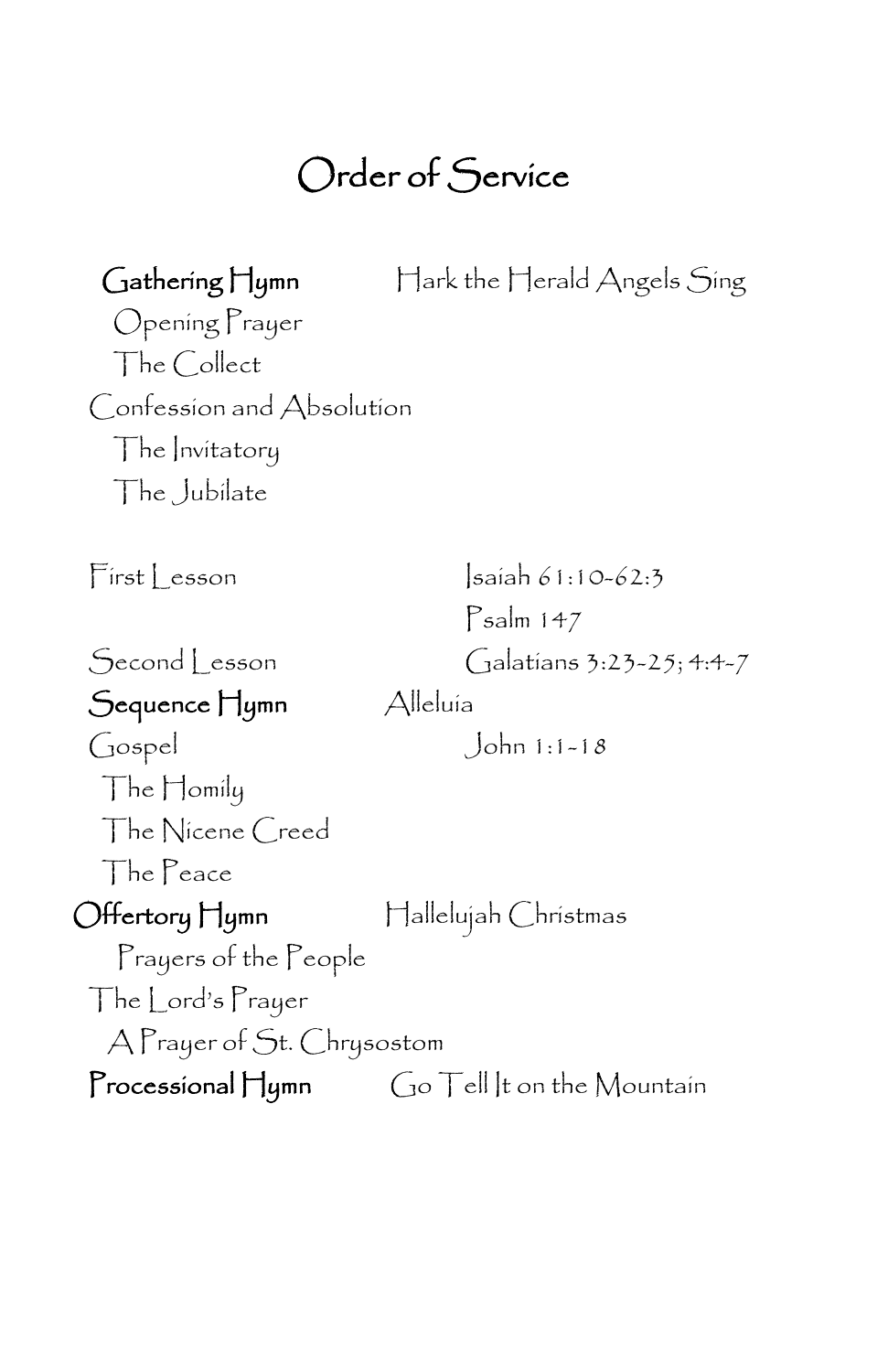

### Preparation Devotional  $\sim$  January  $6^{\rm th}$

Isaiah 60:1-6 Psalm 72:1-7,10-14 Ephesians 3:1-12 Matthew 2:1-12

### The Collect

O God, by the leading of a star you manifested your only Son to the peoples of the earth: Lead us, who know you now by faith, to your presence, where we may see your glory face to face; through Jesus Christ our Lord; who lives and reigns with you and the Holy Spirit, one God, now and forever. Amen.

All baptized Christians are welcome to come to the Lord's Table. If you have a need or you wish to stand in for someone with a need, please come to the side altar where someone will pray with you.